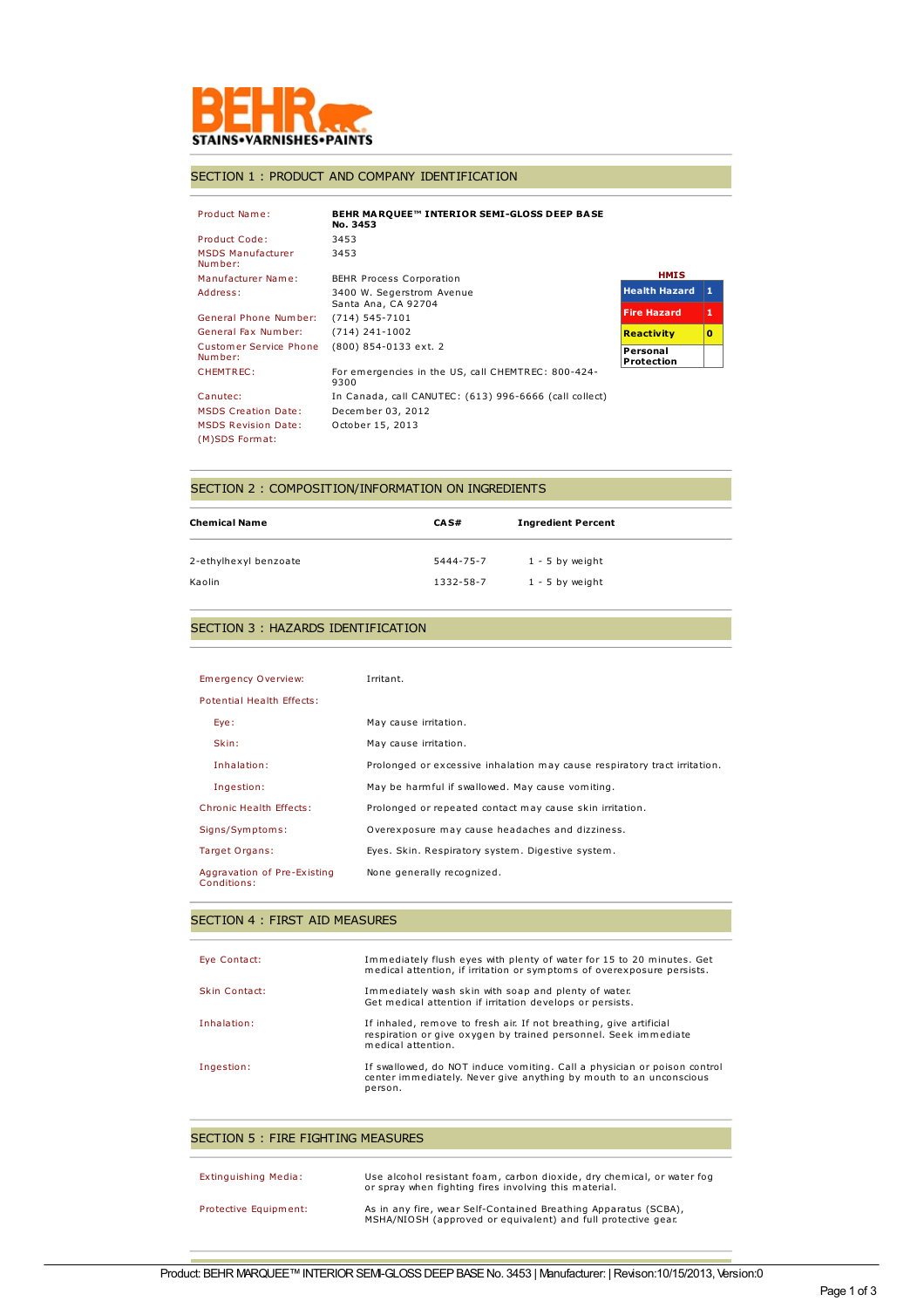#### SECTION 6 : ACCIDENTAL RELEASE MEASURES

| <b>Personnel Precautions:</b>  | Use proper personal protective equipment as listed in section 8.                                                                                                                                                        |
|--------------------------------|-------------------------------------------------------------------------------------------------------------------------------------------------------------------------------------------------------------------------|
| Environmental Precautions:     | Avoid runoff into storm sewers, ditches, and waterways.                                                                                                                                                                 |
| <b>Spill Cleanup Measures:</b> | Absorb spill with inert material (e.g., dry sand or earth), then place in a<br>chemical waste container. Provide ventilation. Clean up spills<br>immediately observing precautions in the protective equipment section. |

#### SECTION 7 : HANDLING and STORAGE

| Handling:          | Use with adequate ventilation. Avoid breathing vapor and contact with<br>eyes, skin and clothing.                                                                              |
|--------------------|--------------------------------------------------------------------------------------------------------------------------------------------------------------------------------|
| Storage:           | Store in a cool, dry, well ventilated area away from sources of heat,<br>combustible materials, and incompatible substances. Keep container<br>tightly closed when not in use. |
| Hygiene Practices: | Wash thoroughly after handling. Avoid contact with eyes and skin. Avoid<br>inhaling vapor or mist.                                                                             |

#### SECTION 8 : EXPOSURE CONTROLS, PERSONAL PROTECTION - EXPOSURE GUIDELINES

| <b>Engineering Controls:</b>   | Use appropriate engineering control such as process enclosures, local<br>exhaust ventilation, or other engineering controls to control airborne<br>levels below recommended exposure limits. Good general ventilation<br>should be sufficient to control airborne levels. Where such systems are<br>not effective wear suitable personal protective equipment, which<br>performs satisfactorily and meets OSHA or other recognized standards.<br>Consult with local procedures for selection, training, inspection and<br>maintenance of the personal protective equipment. |
|--------------------------------|-----------------------------------------------------------------------------------------------------------------------------------------------------------------------------------------------------------------------------------------------------------------------------------------------------------------------------------------------------------------------------------------------------------------------------------------------------------------------------------------------------------------------------------------------------------------------------|
| Eye/Face Protection:           | Wear appropriate protective glasses or splash goggles as described by<br>29 CFR 1910.133, OSHA eye and face protection regulation, or the<br>European standard EN 166.                                                                                                                                                                                                                                                                                                                                                                                                      |
| Skin Protection Description:   | Chemical-resistant gloves and chemical goggles, face-shield and<br>synthetic apron or coveralls should be used to prevent contact with<br>eyes, skin or clothing.                                                                                                                                                                                                                                                                                                                                                                                                           |
| <b>Respiratory Protection:</b> | A NIOSH approved air-purifying respirator with an organic vapor<br>cartridge or canister may be permissible under certain circumstances<br>where airborne concentrations are expected to exceed exposure limits.<br>Protection provided by air purifying respirators is limited. Use a positive<br>pressure air supplied respirator if there is any potential for an<br>uncontrolled release, exposure levels are not known, or any other<br>circumstances where air purifying respirators may not provide adequate<br>protection.                                          |
| Other Protective:              | Facilities storing or utilizing this material should be equipped with an<br>evewash facility and a safety shower.                                                                                                                                                                                                                                                                                                                                                                                                                                                           |

#### EXPOSURE GUIDELINES

**Kaolin :**

| Guideline ACGIH: | TLV-TWA: 2 mg/m3 (Respirable) |
|------------------|-------------------------------|
| Guideline OSHA:  | OSHA-TWA: 5 mg/m3 Respirable  |

## SECTION 9 : PHYSICAL and CHEMICAL PROPERTIES

| Physical State Appearance: | Liquid.                                                                          |
|----------------------------|----------------------------------------------------------------------------------|
| <b>Boiling Point:</b>      | No Data                                                                          |
| <b>Melting Point:</b>      | No Data                                                                          |
| Density:                   | 8 - 10 Lbs./gal.                                                                 |
| Vapor Density:             | Greater than $1$ (Air = 1).                                                      |
| pH:                        | No Data                                                                          |
| Molecular Formula:         | Mixture                                                                          |
| Molecular Weight:          | Mixture                                                                          |
| <b>VOC Content:</b>        | Material VOC: 20 gm/l (Includes Water)<br>Coating VOC.: 48 gm/l (Excludes Water) |

#### SECTION 10 : STABILITY and REACTIVITY

| <b>Chemical Stability:</b> | Stable under normal temperatures and pressures.                                        |
|----------------------------|----------------------------------------------------------------------------------------|
| Hazardous Polymerization:  | Not reported.                                                                          |
| Conditions to Avoid:       | Heat, flames, incompatible materials, and freezing or temperatures<br>below 32 deg. F. |
| Incompatible Materials:    | Oxidizing agents. Strong acids and alkalis.                                            |